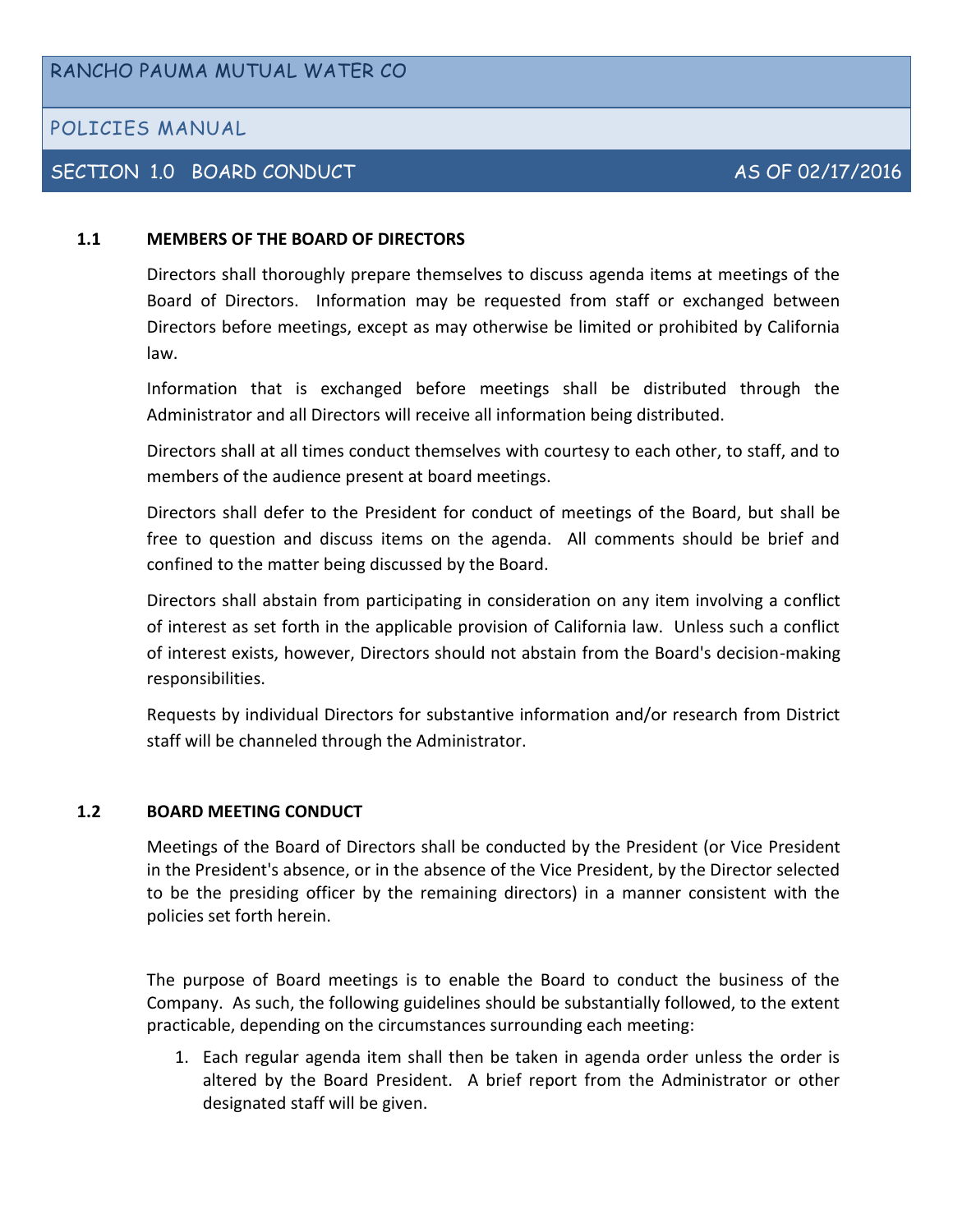- 2. After hearing the staff report, the Board may ask questions of staff, discuss the issues involved, and comment on the issues. These deliberations shall be guided by the President.
- 3. After Board deliberations are concluded or prior to Board deliberations, the President shall ask any shareholders present for comment prior to calling for a vote.
- 4. After shareholders comments, the Board shall vote on the matter before them and proceed to the next agenda item.

The conduct of meetings shall, to the fullest possible extent, enable Directors to:

- 1. Consider problems to be solved, weight evidence related thereto, and make wise decisions intended to solve the problems; and,
- 2. Receive, consider and take any needed action with respect to reports of accomplishment of Company operations.

#### **1.3 BOARD MEETING AGENDAS**

The Administrator, in cooperation with the Board President, shall prepare an agenda for each regular meeting of the Board of Directors. Any director may call the Administrator and request any item to be placed on the regular meeting agenda at a regular Board meeting.

- 1. Any shareholder of the Company may request that a matter directly related to Company business be placed on the agenda of a regularly scheduled meeting of the Board of Directors, subject to the following conditions: The request must be in writing and be submitted to the Administrator together with supporting documents and information;
- 2. The Administrator shall bring the request to the President who shall consider the request, and may schedule the matter for a regular meeting;
- 3. The Board of Directors may place limitations on the total time to be devoted to a shareholder's request at any meeting, and may limit the time allowed for any one person to speak on the issue at the meeting;
- 4. Directors may provide a reference to staff or other resources for factual information, request staff to report back to the body at a subsequent meeting concerning the matter, or take action to direct staff to place a matter of business on a future agenda.

At least 3 days (72 hours) prior to the time of all regular meetings, an agenda, which includes but is not limited to all matters on which there may be discussion and/or action by the Board, shall be posted conspicuously for review at the Company office.

At least 24 hours before a special meeting, the agenda shall be posted conspicuously for review at the Company office.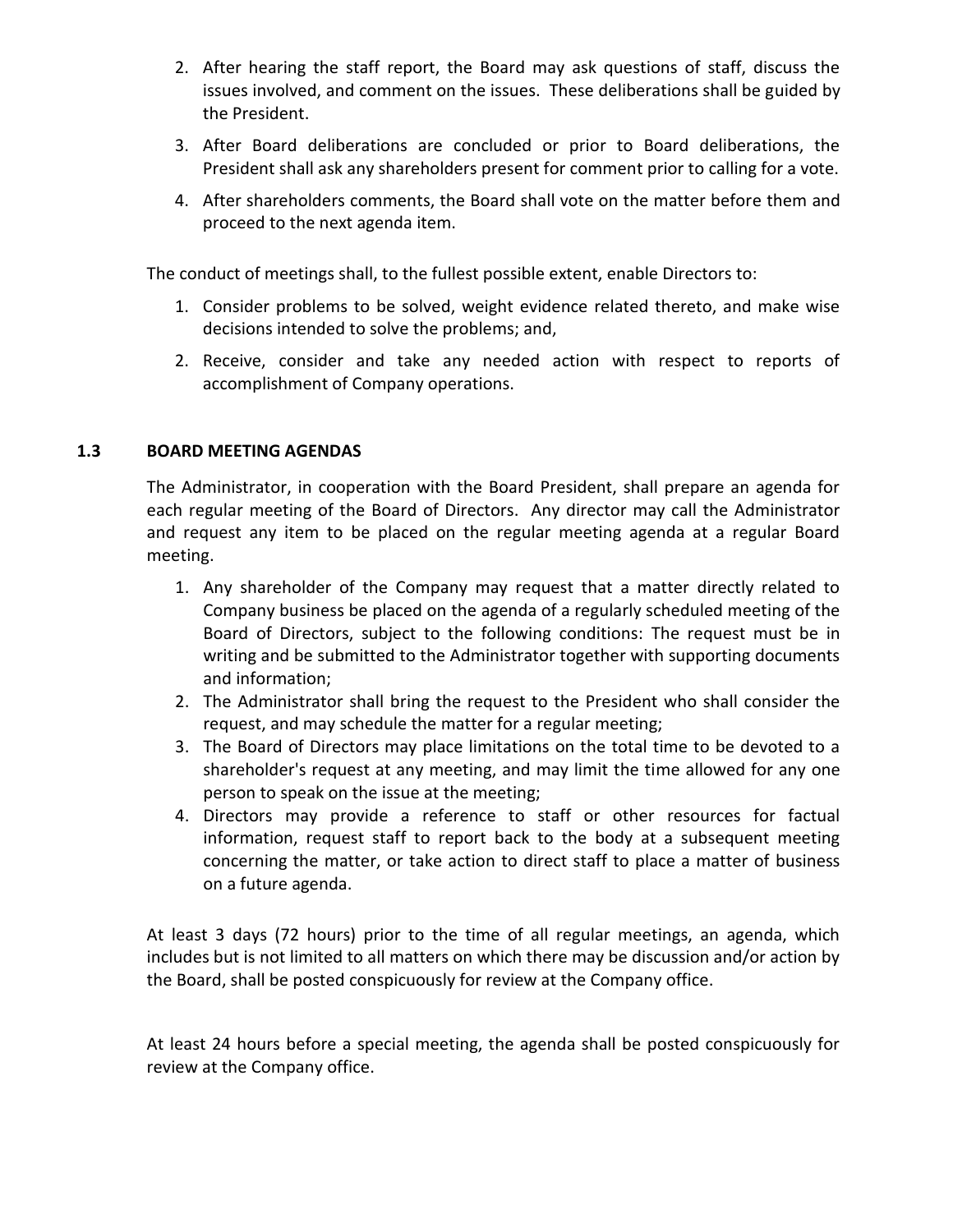#### **1.4 BOARD MINUTES**

Board meeting minutes must be recorded for all board meetings. Such minutes should be concise, identifying the items considered and any action taken.

1. If a written report is submitted for the item, then reference should be made to the written report rather than restating the report contents. General reference should be made to discussion of an item rather than a detailed description. Action taken should be clearly identified in terms of motions made, who made the motion and second, and the results of the voting.

2. Until written minutes are approved by the Board of Directors, they are considered *draft minute*s and are not acceptable for inspection.

3. Copies of minutes shall be made for distribution to and for approval by directors with the agenda at regular board meetings.

4. The official minutes of the regular and special meetings of the board shall be kept in a fireproof vault or in a fire-resistant, locked cabinet.

5. Motions or resolutions shall be recorded as having passed or failed and individual votes will be recorded unless the action was unanimous.

6. All resolutions adopted by the board shall be numbered consecutively starting new at the beginning of each chronological year.

7. Minutes shall include the following information:

# PROCEDURE:

- Date, place and type of each meeting
- Directors present and absent by name
- Call or order
- **EXTERG** Arrival of tardy directors by name
- **Pre-adjournment departure of directors by name, or if absence takes** place when any agenda items are acted upon
- Adjournment of the meeting
- Record of written notice of special meetings
- Record of items to be considered at special meetings

# BOARD ACTIONS:

- Approval or amended approval of the minutes of the preceding meeting
- **Complete information as to each subject of the board's deliberation**
- All board resolutions in complete context, numbered serially for each chronological year
- A record of all contract entered into
- A record of all bid procedures, including calls for bids authorized, bids received, and other action taken
- Adoption of the annual budget
- A record of the Administrator's report to the board
- Approval of all policies and board adopted regulations
- A record of all visitors appearing before the board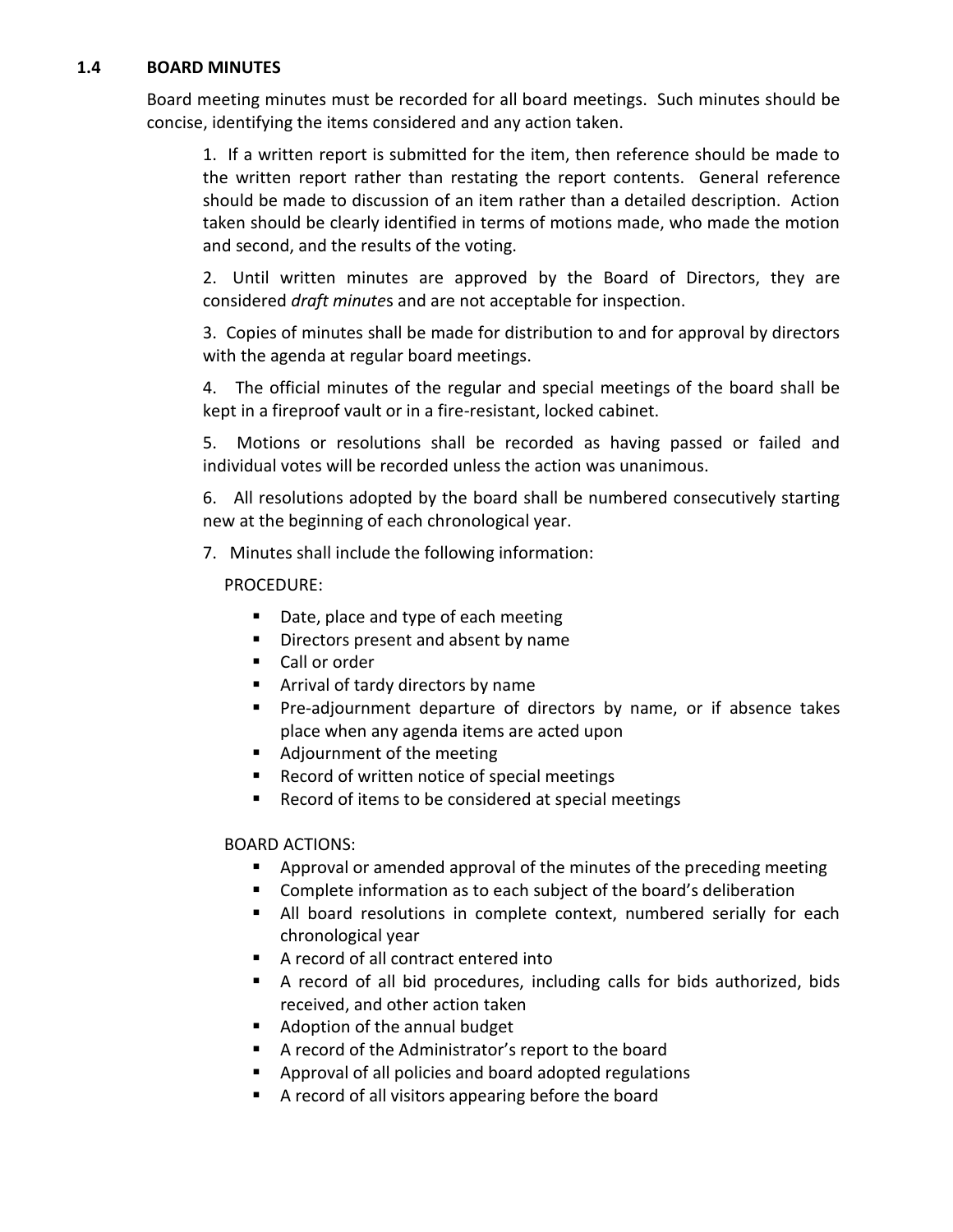# **1.5 CODE OF ETHICS**

The Board of Directors is committed to providing excellence in leadership that will result in the provision of the highest quality of services to its constituents. In order to assist in the government of the behavior between and among members of the board of Directors, the following rules shall be observed.

- 1. Priorities and Commitment
	- a. The dignity, style, value and opinions of each director shall be respected.
	- b. Responsiveness and attentive listening in communication is encouraged.
	- c. The needs of the district's constituents should be the priority of the board.
	- d. The primary responsibility of the board of directors is the formulation and evaluation of policy. Routine matters and the day-to-day management and operation of the Company are within the purview of the professional staff members of the Company.
	- e. Directors should commit themselves to emphasizing the positive; avoid double talk, hidden agendas, gossip, backbiting and other negative forms of interaction.
	- f. Directors should commit themselves to focusing on issues and not personalities. The presentation of the opinions of others should be encouraged.
	- g. Individuals have the right to disagree with ideas and opinions, but without being disagreeable. Once the board of directors takes action, directors should commit to supporting said action and not to create barriers to the implementation of said action.
- 2. Procedures
	- a. In seeking clarification on informational items, directors may approach staff members to obtain information needed to supplement, upgrade, or enhance their knowledge to improve legislative decision making.
	- b. In handling complaints from residents and property owners of the Company, said complaints should be referred directly to the Administrator.
	- c. The appropriate handling of issues related to safety, concerns for safety or observed hazards is to report them to the Administrator or the Company office. Emergency situations should be dealt with immediately by seeking appropriate assistance.
	- d. In seeking clarification for policy-related concerns, especially those involving personnel, legal action, land acquisition and development, finances and programming, said concerns should be referred directly to the Administrator.
- 3. Board and Staff Relationships
	- a. When approached by Company personnel concerning specific Company policy, directors should direct inquiries to the Administrator. The chain of command should be followed.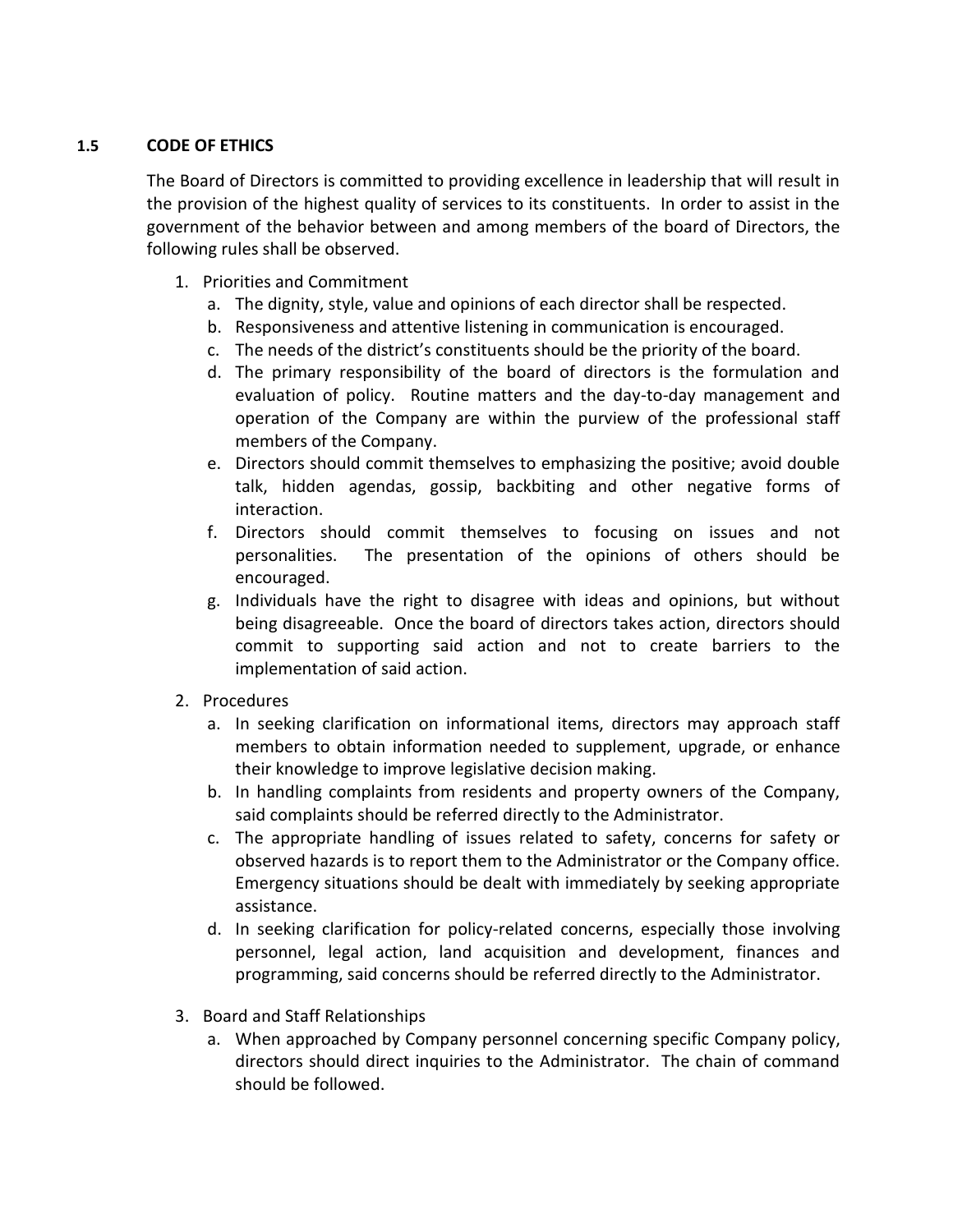- b. The work of the Company is a team effort. All individuals should work together in the collaborative process, assisting each other in conducting the affairs of the Company
- c. When responding to shareholder requests and concerns, directors should be courteous, responding to individuals in a positive manner and routing their questions through appropriate channels and to responsible management personnel.
- d. Directors should function as a part of the whole. Issues should be brought to the attention of the board as a whole, rather than to individual members selectively.
- e. Directors are responsible for monitoring the Company's progress in attaining its goals and objectives while pursuing its mission.

# **1.6 CONFLICTS OF INTEREST**

- 1. Reportable Interests
	- a. Each Director (which term shall include the Administrator for purposes hereof) shall advise the Company concerning any of the following relationships held directly or indirectly on their part, or on the part of any member of their immediate family, with any significant supplier of goods or services to the Company or any other person or organization having or proposed to have a significant business relationship with the Company.
	- b. Direct or indirect control (as that term is defined under California law); or
	- c. Direct or beneficial holding of 5% or more of the equity ownership; or
	- d. Holding of a position as a director or officer.
	- e. *"Immediate family"* shall mean parents, siblings, spouse, and children, as well as other dependents living in the same household.
	- f. A *"significant business relationship with the Company"* shall be a relationship involving the transfer of goods and/or services of the payment of money of an aggregate value exceeding \$10,000 in a fiscal year (Nov - Oct).
	- g. Any contract or other transaction with any person or organization with respect to which a Director has, or would have as a result of such contract or transaction, a reportable interest shall be valid and binding upon the Company if such interest is fully disclosed to the Board or any authorized committee, which authorizes, approves, or ratifies, the contract or transaction in good faith by a vote sufficient without counting the vote of the interested Director and the contract or transaction is just and reasonable as to the Company at the time it is authorized, approved, or ratified.
- 2. Reporting
	- a. In November of each year, the Administrator shall provide each Director a form upon which to record any reportable interests existing at that time. Upon return of the forms, the Administrator shall prepare and distribute to the Directors a compilation of information concerning all such interests reported. In addition, each Director should endeavor to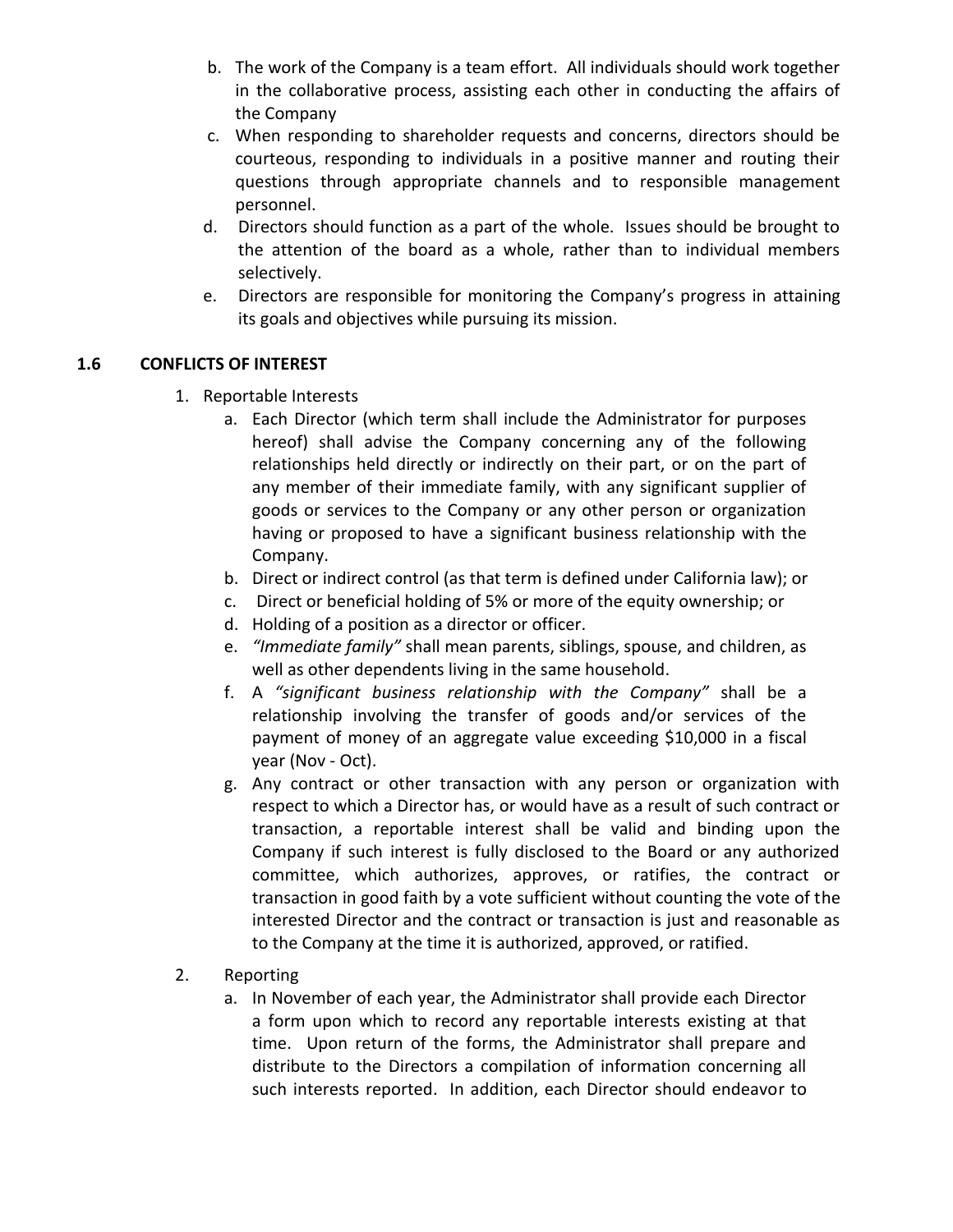advise the Administrator of any new reportable interest of which he or she may become aware, and shall bring to the attention of the Directors or the appropriate Committee any reportable interest which might be relevant to any contract or other transaction which may be considered by the Board or such Committee.

#### **1.7 BOARD ACTIONS AND DECISIONS**

Action can only be taken by the vote of a majority of the board of directors. Three (3) directors represent a quorum for the conduct of business. Actions taken at a meeting where only a quorum is present, therefore, require all three (3) votes to be effective (unless a 4/5 vote is required by policy or other law). If a director abstains from voting on a matter, the abstention cannot be counted as an affirmative vote.

- 1. Possible Actions may include but not be limited to:
	- a. Adoption, rejection, revision or amendment of policies;
	- b. Adoption, rejection, revision or amendment of resolutions;
	- c. Approval, rejection, revision or amendment of any contract or expenditure;
	- d. Approval, rejection, revision or amendment of any proposal which commits Company funds or facilities;
	- e. Approval, disapproval or alteration of matters which require or may require the Company or management staff to take action and/or provide services.
- 2. Informal Actions
	- a. The board may give direction which is not formal action. Such directions do not require formal procedural process. Such directions include the board's directives and instructions to the Administrator;
	- b. The President shall determine by consensus a board directive and shall state it for clarification;
	- c. A formal motion may be made to place a disputed directive on a future agenda for board consideration, or to take some other action such as refer the matter to the Administrator for review and recommendation;
	- d. Informal action by the board is still board action and shall only occur regarding matters which appear on the agenda for the board meeting during which said informal action is taken and for which more formal action is not required.
- 3. Motions
	- a. Any director, including the President, may make or second a motion after presentation of the item and any shareholder comment. A motion shall be brought and considered once stated by the President, opened to discussion and debate, and then called for a vote.
	- b. Ordinarily, only one motion can be considered at a time and a motion must be disposed of before any other motions or business is considered. There